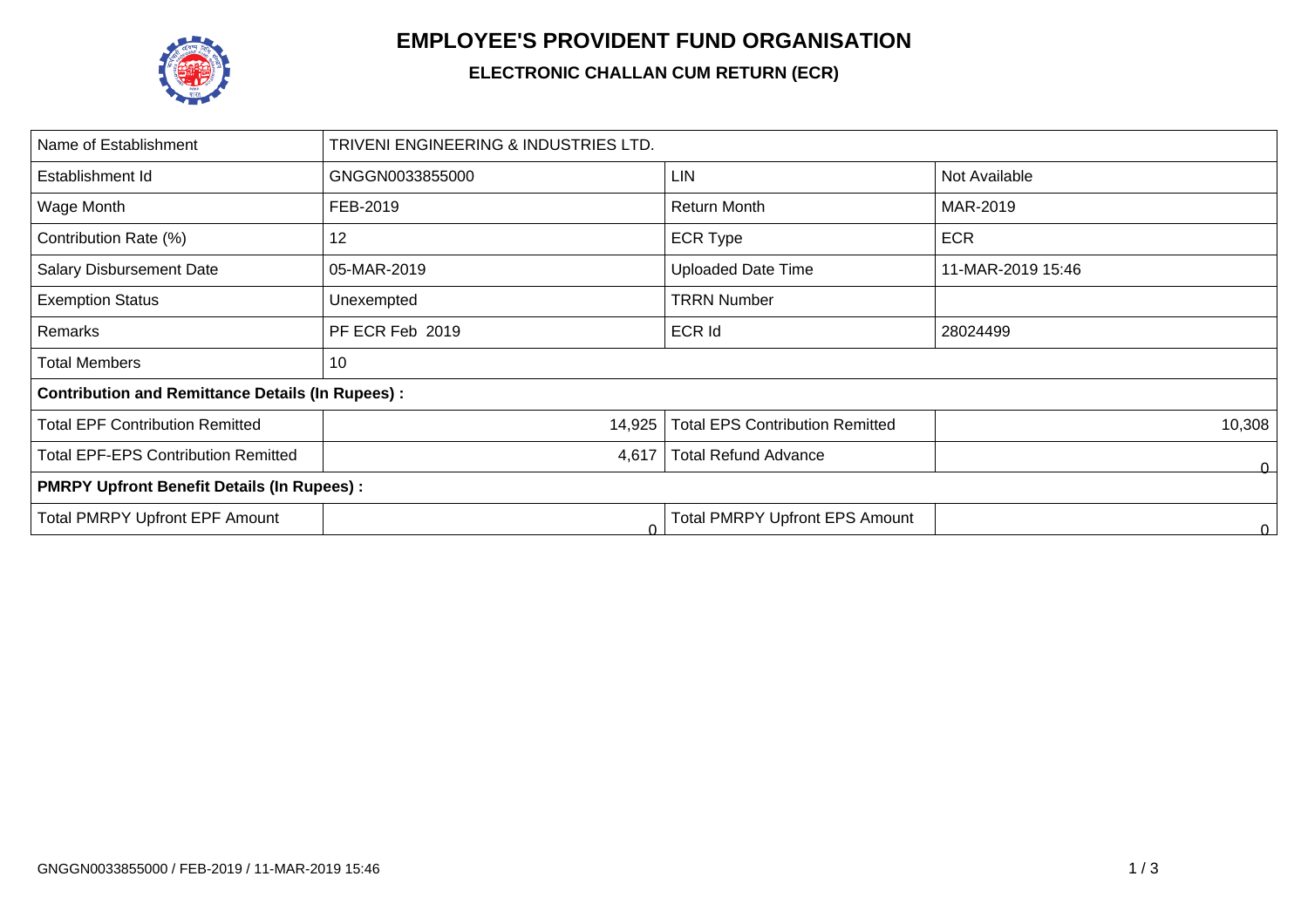| SI. No.        | <b>UAN</b>   | Name as per                    |                                 | Wages        |            |            | <b>Contribution Remitted</b> |       |            |     |                 | <b>Upfront PMRPY Benefit</b> |                         | Posting               |                           |
|----------------|--------------|--------------------------------|---------------------------------|--------------|------------|------------|------------------------------|-------|------------|-----|-----------------|------------------------------|-------------------------|-----------------------|---------------------------|
|                |              | <b>ECR</b>                     | <b>UAN</b><br><b>Repository</b> | <b>Gross</b> | <b>EPF</b> | <b>EPS</b> | <b>EDLI</b>                  | EE    | <b>EPS</b> | ER  | <b>NCP Days</b> | <b>Refunds</b>               | <b>Pension</b><br>Share | ER PF<br><b>Share</b> | Location of<br>the member |
|                | 101298455686 | <b>DAUD HAMSOY</b>             | DAUD<br>HAMSOY                  | 14,344       | 14,344     | 14,344     | 14,344                       | 1,721 | 1,195      | 526 | 2               | $\mathbf 0$                  |                         |                       | N.A.                      |
| $\overline{2}$ | 101207336347 | <b>KRISHANPAL</b>              | <b>KRISHNA PAL</b>              | 11,836       | 11,836     | 11,836     | 11,836                       | 1,420 | 986        | 434 | $\overline{2}$  | $\Omega$                     |                         |                       | N.A.                      |
| 3              | 101387748635 | M.D. MUNNA                     | <b>MD MUNNA</b>                 | 13,692       | 13,692     | 13,692     | 13,692                       | 1,643 | 1,141      | 502 | 3               | $\Omega$                     |                         |                       | N.A.                      |
| 4              | 101387748585 | <b>MUNNI</b><br><b>KHATOON</b> | <b>MUNNI</b><br><b>KHATOON</b>  | 11,836       | 11,836     | 11,836     | 11,836                       | 1,420 | 986        | 434 | $\overline{2}$  | $\Omega$                     |                         |                       | N.A.                      |
| 5              | 101387748603 | NARENDRA<br><b>KUMAR</b>       | NARENDRA<br><b>KUMAR</b>        | 15,648       | 15,648     | 15,000     | 15,000                       | 1,878 | 1,250      | 628 | $\mathbf 0$     | $\Omega$                     |                         |                       | N.A.                      |
| 6              | 101231535287 | RAMMU<br><b>MARAVI</b>         | RAMMU<br><b>MARAVI</b>          | 11,298       | 11,298     | 11,298     | 11,298                       | 1,356 | 941        | 415 | 3               | $\Omega$                     |                         |                       | N.A.                      |
| $\overline{7}$ | 101387748626 | <b>RANJEET</b><br><b>KUMAR</b> | <b>RANJEET</b><br><b>KUMAR</b>  | 12,374       | 12,374     | 12,374     | 12,374                       | 1,485 | 1,031      | 454 |                 | $\Omega$                     |                         |                       | N.A.                      |
| 8              | 101387748642 | <b>SAGNI BAI</b>               | <b>SAGNI BAI</b>                | 10,760       | 10,760     | 10,760     | 10,760                       | 1,291 | 896        | 395 | 4               | $\Omega$                     |                         |                       | N.A.                      |
| 9              | 101387748619 | <b>SAKUN BAI</b>               | <b>SAKUN BAI</b>                | 10,760       | 10,760     | 10,760     | 10,760                       | 1,291 | 896        | 395 | 4               | $\Omega$                     |                         |                       | N.A.                      |
| 10             | 101387748592 | SHAMBHU<br>PRASAD              | <b>SAMBHU</b><br>PARSAD         | 11,836       | 11,836     | 11,836     | 11,836                       | 1,420 | 986        | 434 | $\overline{2}$  | $\Omega$                     |                         |                       | N.A.                      |
|                |              |                                |                                 |              |            |            |                              |       |            |     |                 |                              |                         |                       |                           |